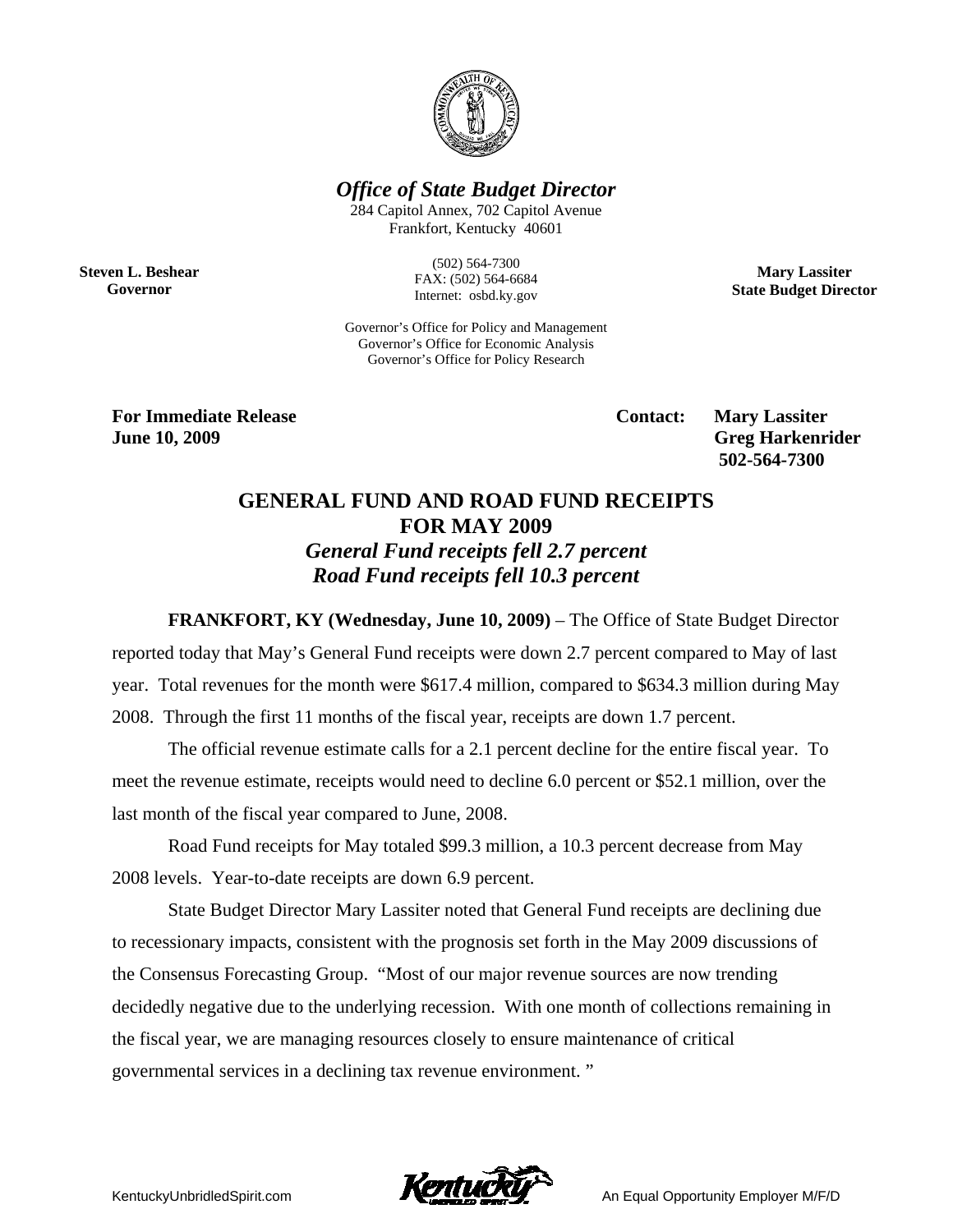Among the major accounts:

- Sales and use tax receipts were down 4.2 percent for the month and are down 0.2 percent for the year.
- Corporation income tax receipts were -\$8.8 million for the month and are down 38.8 percent for the year.
- Individual income tax collections fell 6.2 percent in May and are down 3.7 percent thus far in FY09.
- Property tax collections decreased 1.8 percent for the month and are up 1.9 percent through the first 11 months of the fiscal year.
- Cigarette tax receipts increased 51.0 percent in May and are up 3.3 percent for the year as a result of the recent tax increase. The floor stocks tax brought in an additional \$4.7 million in May.
- Coal severance tax receipts increased 9.8 percent in May and are up 27.2 percent year-to-date.

Road Fund receipts fell 10.3 percent in May with collections of \$99.3 million. The official Road Fund estimates call for a decline in revenues of 2.7 percent for the fiscal year. Based on year-to-date tax collections, revenues would need to increase 46.4 percent for the final month of FY09 to meet the estimate. May was the fifteenth consecutive month that the Road Fund has declined as motor vehicle usage tax receipts continue to fall. Year-to-date collections in that account are \$80.1 million less than at this time a year ago. Lassiter predicted that "an FY09 shortfall in the Road Fund is a foregone conclusion. We will continue to closely prioritize all expenditures and make necessary adjustments until vehicle sales improve and the motor fuels taxes rebound to more traditional levels".

Among the accounts, motor fuels decreased 3.8 percent and has posted annual growth of 1.2 percent in the first 11 months of FY09. Motor vehicle usage revenue was off 22.8 percent in May and has fallen 18.7 percent this year. License and privilege receipts fell 2.4 percent in May and are off 3.9 percent through the first 11 months of the fiscal year.

-30-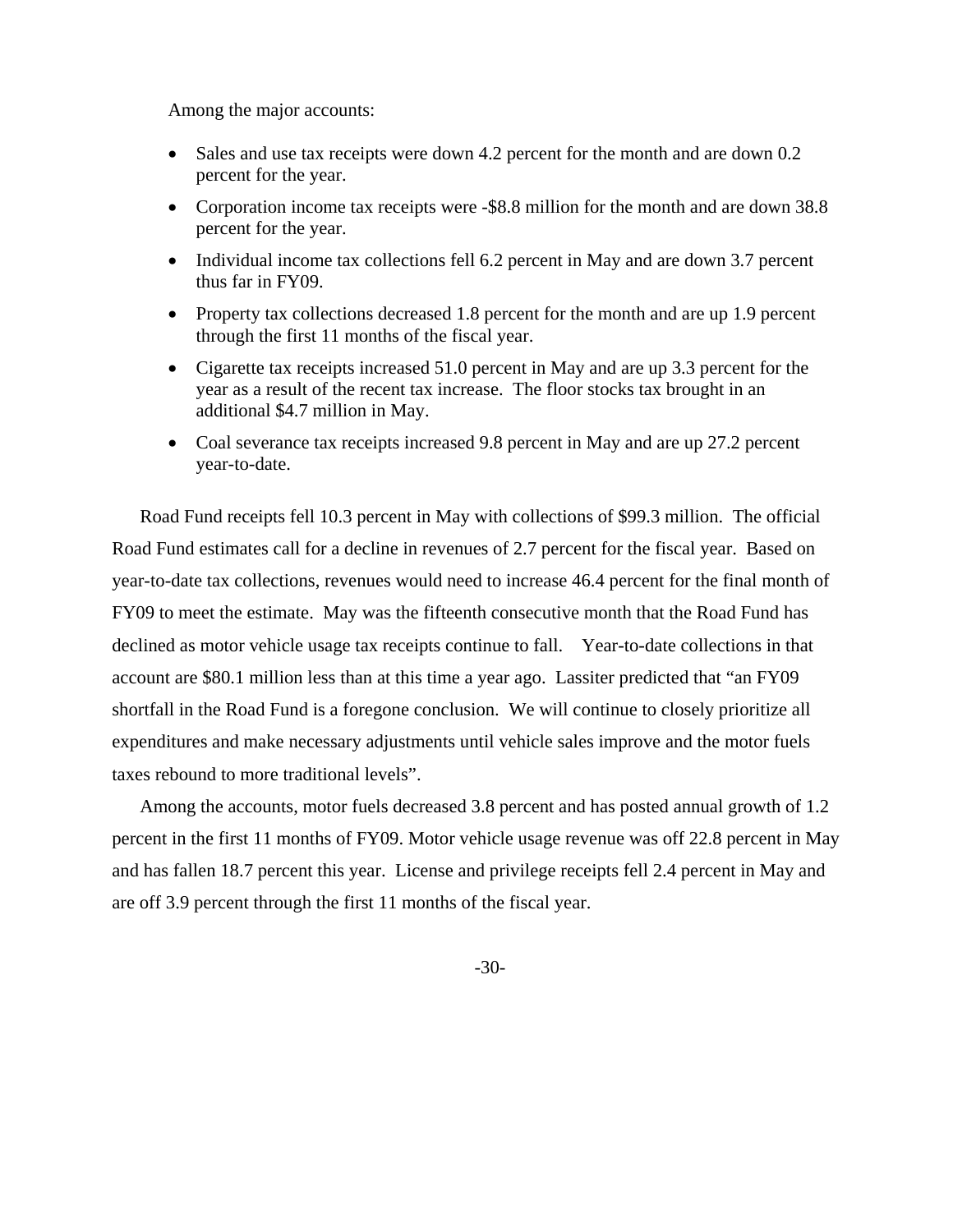## **KENTUCKY STATE GOVERNMENT REVENUE 1. GENERAL FUND REVENUE**

|                                        |                          | <b>MAY</b><br><b>JULY THROUGH MAY</b> |                      |                            |                            |                |
|----------------------------------------|--------------------------|---------------------------------------|----------------------|----------------------------|----------------------------|----------------|
|                                        | 2009                     | 2008                                  | % Change             | FY 2009                    | FY 2008                    | % Change       |
| <b>TOTAL GENERAL FUND</b>              | \$617,403,254            | \$634,310,716                         | $-2.7%$              | \$7,661,199,205            | \$7,791,378,716            | $-1.7%$        |
| <b>Tax Receipts</b>                    | \$592,189,036            | \$610,316,749                         | $-3.0%$              | \$7,382,890,585            | \$7,516,284,593            | $-1.8%$        |
| Sales and Gross Receipts               | \$298,229,369            | \$293,801,229                         | 1.5%                 | \$3,076,961,833            | \$3,060,622,199            | 0.5%           |
| <b>Beer Consumption</b>                | 566,255                  | 563,314                               | 0.5%                 | 5,908,245                  | 5,931,275                  | $-0.4%$        |
| <b>Beer Wholesale</b>                  | 4,617,178                | 4,326,660                             | 6.7%                 | 47.077.090                 | 44,898,769                 | 4.9%           |
| Cigarette                              | 20,708,031               | 13,715,003                            | 51.0%                | 161,039,313                | 155,958,194                | 3.3%           |
| <b>Distilled Spirits Case Sales</b>    | 15,397                   | 9,718                                 | 58.4%                | 100,000                    | 95,911                     | 4.3%           |
| <b>Distilled Spirits Consumption</b>   | 1,537,595                | 972,665                               | 58.1%                | 9,875,238                  | 9,560,408                  | 3.3%           |
| <b>Distilled Spirits Wholesale</b>     | 4,179,060                | 2,541,159                             | 64.5%                | 25,861,692                 | 24,513,842                 | 5.5%           |
| Insurance Premium                      | 23,149,947               | 24,710,929                            | $-6.3%$              | 108,968,935                | 113,684,547                | $-4.1%$        |
| Pari-Mutuel                            | 1,180,748                | 1,532,702                             | $-23.0%$             | 3,927,774                  | 4,748,916                  | $-17.3%$       |
| Race Track Admission                   | 34,081                   | 28.690                                | 18.8%                | 230,660                    | 209,765                    | 10.0%          |
| Sales and Use                          | 228,331,109              | 238,405,991                           | $-4.2%$              | 2,622,401,653              | 2,628,771,023              | $-0.2%$        |
| <b>Wine Consumption</b>                | 316,613                  | 205,899                               | 53.8%                | 2,211,461                  | 2,167,981                  | 2.0%           |
| Wine Wholesale                         | 1,604,212                | 1,062,441                             | 51.0%                | 11,431,620                 | 10,978,588                 | 4.1%           |
| <b>Telecommunications Tax</b>          | 5,487,979                | 4,998,935                             | 9.8%                 | 56,348,261                 | 50,987,411                 | 10.5%          |
| <b>Other Tobacco Products</b>          | 1,823,603                | 727,124                               | 150.8%               | 9,634,760                  | 8,115,571                  | 18.7%          |
| Floor Stock Tax                        | 4,677,559                | 0                                     | $\overline{a}$       | 11,945,133                 | $\Omega$                   | $\overline{a}$ |
|                                        |                          |                                       |                      |                            |                            |                |
| License and Privilege                  | \$30,369,416             | \$28,010,272                          | 8.4%                 | \$510,840,480              | \$416,617,660              | 22.6%          |
| Alc. Bev. License Suspension           | 25,250                   | 34,000                                | $-25.7%$             | 332,300                    | 766,310                    | $-56.6%$       |
| Coal Severance                         | 24,926,106               | 22,709,922                            | 9.8%                 | 268,707,909                | 211,209,659                | 27.2%          |
| <b>Corporation License</b>             | 219,593                  | (856, 201)                            | ---                  | 9,027,899                  | 1,997,610                  | 351.9%         |
| Corporation Organization               | 0                        | 3,113                                 | $-100.0%$            | 34,065                     | 243,804                    | $-86.0%$       |
| Occupational Licenses                  | 27,543                   | 16,445                                | 67.5%                | 180,439                    | 119,178                    | 51.4%          |
| Oil Production                         | 446,410                  | 1,322,875                             | $-66.3%$             | 7,920,302                  | 9,029,143                  | $-12.3%$       |
| Race Track License                     | 48,350                   | 40,000                                | 20.9%                | 350,225                    | 234,510                    | 49.3%          |
| <b>Bank Franchise Tax</b>              | (65, 965)                | 16,445                                | $-501.1%$            | 73,105,679                 | 71,391,497                 | 2.4%           |
| <b>Driver License Fees</b>             | 45,540                   | 48,214                                | $-5.5%$              | 536,768                    | 552,479                    | $-2.8%$        |
| <b>Minerals Severance</b>              | 683,946                  | 1,131,021                             | $-39.5%$             | 11,781,125                 | 14,821,596                 | $-20.5%$       |
| Natural Gas Severance                  | 2,001,571                | 2,395,674                             | $-16.5%$             | 40,210,951                 | 28,021,140                 | 43.5%          |
| <b>Limited Liability Entity</b>        | 2,011,071                | 1,148,764                             | 75.1%                | 98,652,820                 | 78,230,734                 | 26.1%          |
|                                        | \$236,629,141            | \$259,118,197                         | $-8.7%$              | \$3,215,569,579            | \$3,459,555,707            | $-7.1%$        |
| Income<br>Corporation                  | (8,790,848)              | (2,478,360)                           | ---                  | 203,097,049                | 331,676,054                | -38.8%         |
| Individual                             | 245,419,989              | 261,596,557                           | $-6.2%$              | 3,012,472,530              | 3,127,879,653              | $-3.7%$        |
|                                        |                          |                                       |                      |                            |                            |                |
| Property                               | \$22,493,672             | \$22,900,121                          | $-1.8%$              | \$508,106,489              | \$498,620,974              | 1.9%           |
| <b>Building &amp; Loan Association</b> | 878,979                  | 839,147                               | 4.7%                 | 1,121,370                  | 1,087,003                  | 3.2%           |
| General - Real                         | 2,869,272                | 2,635,007                             | 8.9%                 | 240.524.122                | 235,325,940                | 2.2%           |
| General - Tangible                     | 10,447,828               | 17,185,301                            | $-39.2%$             | 197,022,105                | 198,654,947                | $-0.8%$        |
| Omitted & Delinquent                   | 8,096,100                | 2,211,761                             | 266.0%               | 27,850,449                 | 26,931,812                 | 3.4%           |
| <b>Public Service</b>                  | 201,397                  | 27,443                                | 633.9%               | 40,418,321                 | 35,571,991                 | 13.6%          |
| Other                                  | 95                       | 1,461                                 | $-93.5%$             | 1,170,120                  | 1,049,281                  | 11.5%          |
| Inheritance                            | \$2,469,592              | \$3,522,656                           | $-29.9%$             | \$36,950,684               | \$47,353,494               | $-22.0%$       |
|                                        |                          |                                       |                      |                            |                            |                |
| Miscellaneous<br><b>Legal Process</b>  | \$1,997,845<br>1,977,099 | \$2,964,275<br>1,907,065              | $-32.6%$<br>3.7%     | \$34,461,520<br>22,087,654 | \$33,514,559<br>22,155,760 | 2.8%<br>-0.3%  |
| T. V. A. In Lieu Payments              | 20,747                   | 1,055,161                             | $-98.0%$             | 12,313,427                 | 11,334,182                 | 8.6%           |
| Other                                  | 0                        | 2,049                                 | $-100.0%$            | 60,439                     | 24,617                     | 145.5%         |
|                                        |                          |                                       |                      |                            |                            |                |
| <b>Nontax Receipts</b>                 | \$24,666,103             | \$21,928,023                          | 12.5%                | \$274,803,099              | \$269,037,718              | 2.1%           |
| <b>Departmental Fees</b>               | 3,050,685                | 2,978,248                             | 2.4%                 | 29,353,551                 | 28,286,537                 | 3.8%           |
| <b>PSC Assessment Fee</b>              | 12,036                   | 1,607                                 | ---                  | 9,391,519                  | 10,675,090                 | -12.0%         |
| Fines & Forfeitures                    | 2,271,172                | 2,142,625                             | 6.0%                 | 26,787,456                 | 25,861,819                 | 3.6%           |
| Interest on Investments                | 70,306                   | 95,890                                | $-26.7%$             | 2,519,247                  | 1,307,747                  | 92.6%          |
| Lottery                                | 20,000,000               | 15,500,000                            | 29.0%                | 178,500,000                | 171,261,591                | 4.2%           |
| Sale of NO <sub>x</sub> Credits        | 0                        | 1,752,600                             | $-100.0\%$           | 0                          | 11,329,450                 | $-100.0%$      |
| Miscellaneous                          | (738,095)                | (542, 946)                            | ---                  | 28,251,325                 | 20,315,483                 | 39.1%          |
| <b>Redeposit of State Funds</b>        | \$548,115                | \$2,065,944                           | $\scriptstyle\cdots$ | \$3,505,521                | \$6,056,406                | $-42.1%$       |
|                                        |                          |                                       |                      |                            |                            |                |